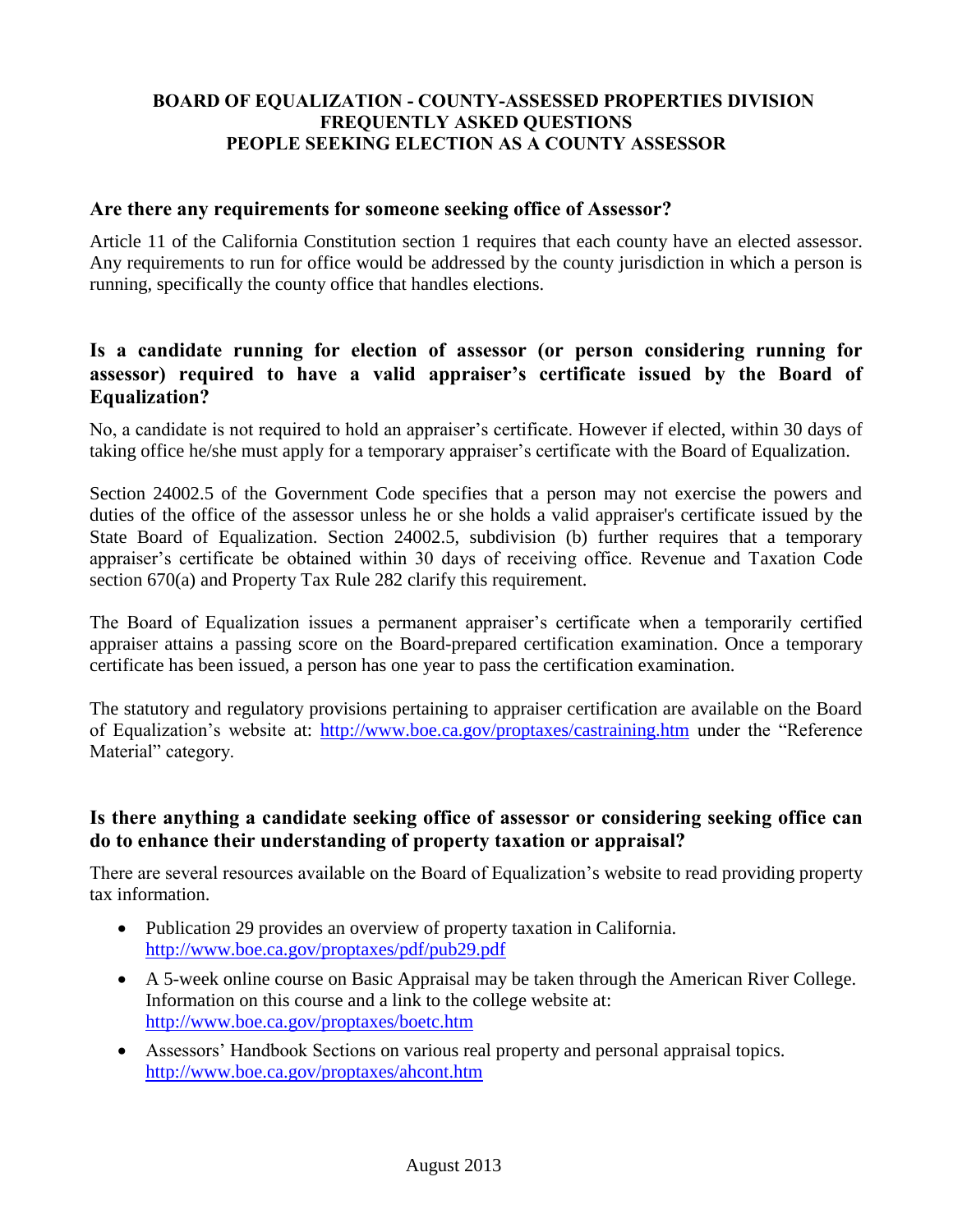## Some California Laws and Regulations, and Internet Links, Pertaining to the Certification and Responsibilities of County Assessors

#### **GOVERNMENT CODE**

**TITLE 3. GOVERNMENT OF COUNTIES [§§ 23000 - 33205] DIVISION 2. OFFICERS [§§ 24000 - 28085] PART 1. OFFICERS GENERALLY [§§ 24000 - 24356] CHAPTER 1. County Officers [§§ 24000 - 24012]**

#### **Section 24002.5. Assessor; appraisal certificate.**

 **(a)** A person may not exercise the powers and duties of the office of assessor unless he or she holds a valid appraiser's certificate issued by the State Board of Equalization pursuant to Article 8 (commencing with Section 670) of Chapter 3 of Part 2 of Division 1 of the Revenue and Taxation Code.

#### **REVENUE AND TAXATION CODE**

**DIVISION 1. PROPERTY TAXATION [§§ 50 - 5911] PART 2. ASSESSMENT [§§ 201 - 1367] CHAPTER 3. Assessment Generally [§§ 401 - 674] ARTICLE 8. Appraiser Qualifications [§§ 670 - 673]**

#### **Section 670. Appraiser's certificate.**

**(a)** No person shall perform the duties or exercise the authority of an appraiser for property tax purposes as an employee of the state, any county or city and county, unless he or she is the holder of a valid appraiser's or advanced appraiser's certificate issued by the State Board of Equalization.

**(d)** No employee of the state, or any county or city and county shall perform the duties or exercise the authority of an auditor or an auditor-appraiser under Section 469 or Section 15624 of the Government Code, unless he or she holds a degree with a specialization in accounting from a recognized institution of higher education, or is a licensed accountant in the State of California, or has passed the state, or a county, or city and county, or city civil service or merit system examination regularly given for the position of accountant or auditor by the testing body, or holds the office of assessor.

**(e)** Except for persons holding the office of assessor, this section does not apply to elected officials.

**Section 673. Temporary certificate.** The State Board of Equalization may issue a temporary certificate to a person who is newly employed by the state, any county, city and county, or appraisal commission in order to afford the person the opportunity to apply for and take an examination the successful passage of which would qualify the person for an appraiser's certificate. A temporary certificate shall not be issued to exceed one year's

1